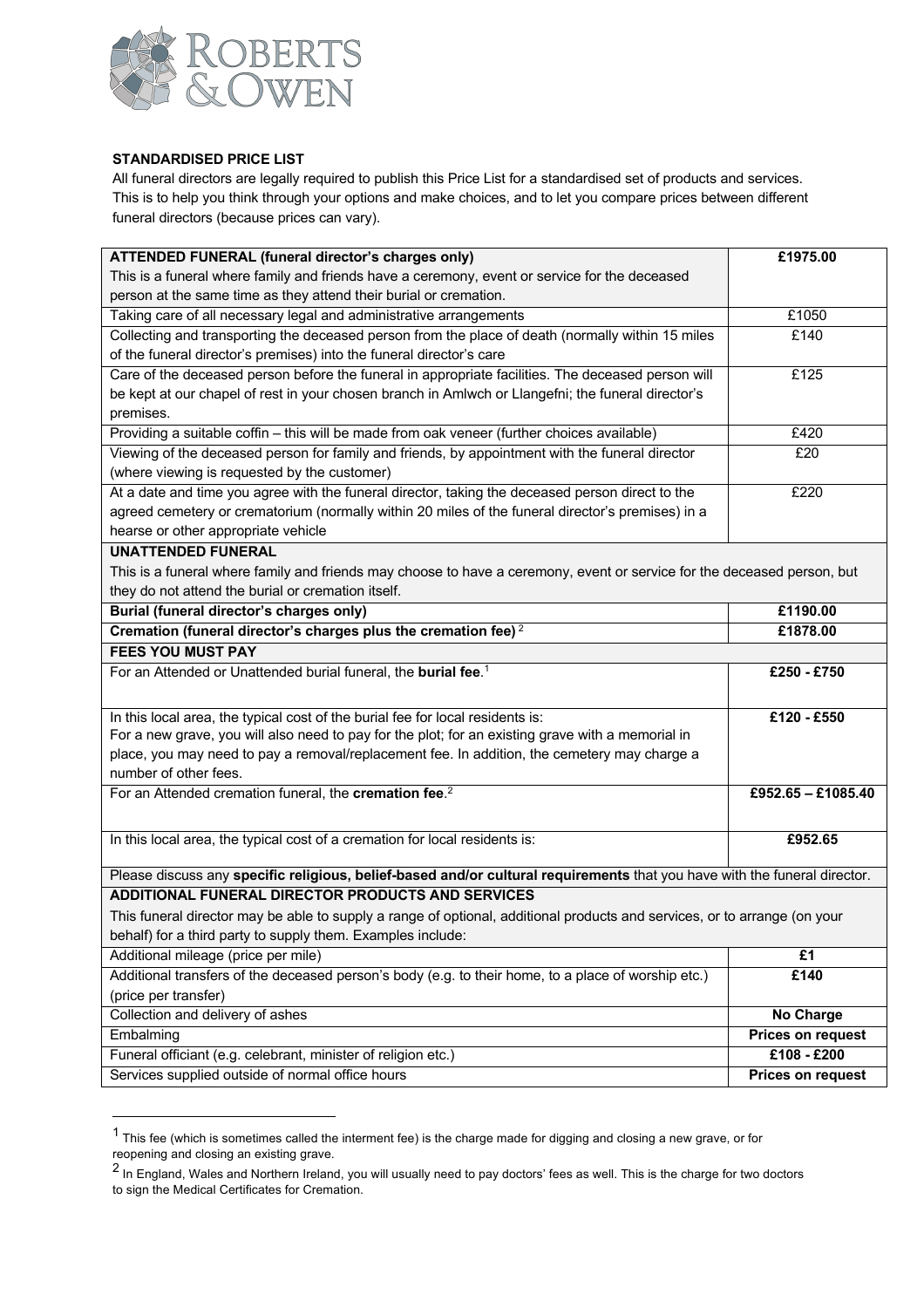

The funeral director can give you a full list of what they can supply. They are likely to charge for these additional products and services, so you may choose to take care of some arrangements without their involvement, or you can use a different supplier.

| Coffins<br>Plain foil grain coffin (no lid beading)<br>Pentre pressed panel teak sealer (No lid beading) fully lined with frill, pillow etc.<br>Prescot pressed panel teak sealer with raised lid and superior shroud, frill and pillow<br>Forrester Pine coffin with solid oak beads and handles<br>Claughton solid oak light oak natural colour, raised lid with over side frill, shroud and pillow<br>Willow coffins or caskets from<br>Somerset Willow coffin | £299<br>£404<br>£488<br>£509<br>£1522<br>£519<br>£845 |
|-------------------------------------------------------------------------------------------------------------------------------------------------------------------------------------------------------------------------------------------------------------------------------------------------------------------------------------------------------------------------------------------------------------------------------------------------------------------|-------------------------------------------------------|
| <b>Officiating Minister</b><br>Church of Wales<br>Humanist                                                                                                                                                                                                                                                                                                                                                                                                        | £86<br>£100                                           |
| Organist (not allowed during COVID-19)                                                                                                                                                                                                                                                                                                                                                                                                                            | £50                                                   |
| <b>Fees</b><br>Use of Church / Chapel (*COVID-19 restrictions may apply)<br>Removal of Pacemaker<br>Funeral PA systems<br>Streaming a service from various locations (signal dependent on mobile networks coverage)                                                                                                                                                                                                                                               | £120<br>£82<br>£165<br>£90                            |
| <b>Cemetery fees</b><br>Church of Wales cemetery<br>Other cemetery fees - vary in price                                                                                                                                                                                                                                                                                                                                                                           | £482<br>On request                                    |
| <b>Caskets / Urns / Scatter Tubes</b><br>Plain Oak<br>Decorative Oak<br>Scattering Tubes (Large)<br>Scattering Tubes (Medium)<br><b>Scattering Tubes (Small)</b>                                                                                                                                                                                                                                                                                                  | £40.68<br>£45.25<br>£18<br>£10<br>£5                  |
| <b>Vehicles and Driver</b><br>Use of hearse (local funeral)<br>Use of hearse (out of Gwynedd)<br>Use of limousine and driver (local funeral)<br>Use of limousine and driver (out of Gwynedd)<br>Horse-drawn hearse                                                                                                                                                                                                                                                | £185<br>£210<br>£185<br>£225<br>£720                  |
| Additional Bearers supplied by company (cost per bearer)                                                                                                                                                                                                                                                                                                                                                                                                          | £40                                                   |
| <b>Order of Service / Memory Card</b><br>50 cards<br>100 cards<br>150 cards<br>200 cards<br>350 cards                                                                                                                                                                                                                                                                                                                                                             | £85<br>£110<br>£135<br>£160<br>£275                   |
| Obituary Notices and Acknowledgment<br>Floral Arrangements - to be arranged and paid for by family                                                                                                                                                                                                                                                                                                                                                                | At cost                                               |
| <b>Gravedigger costs</b><br>Re open grave<br>New grave for 1<br>New grave for 2<br>New grave - Concrete set for 1<br>New grave - Concrete set for 2                                                                                                                                                                                                                                                                                                               | £250<br>£300<br>£400<br>£195<br>£390                  |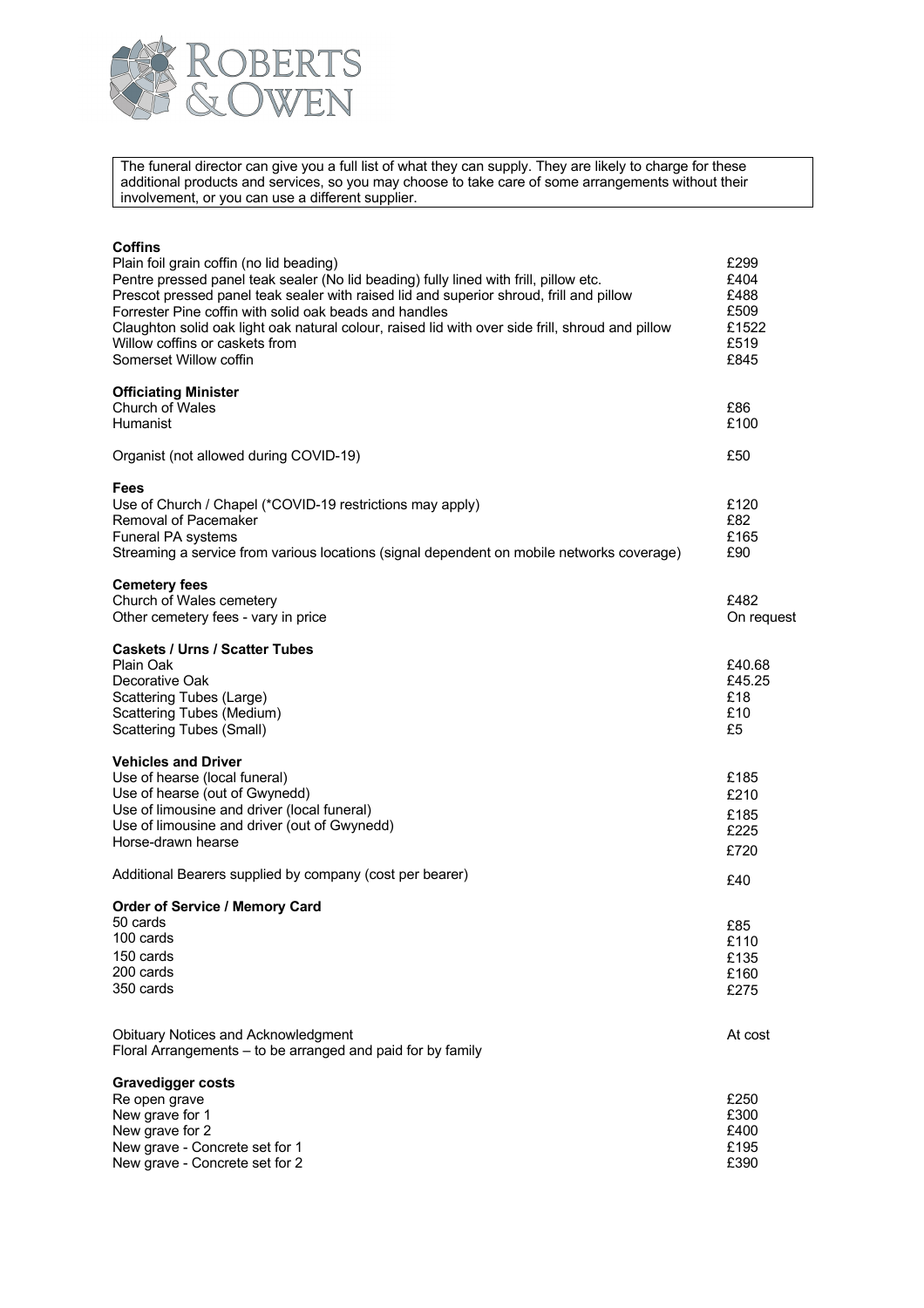

# **Bangor Crematorium Price list 2021/22**

| A & B are mandatory fees                                                                                        | <b>Residents of Gwynedd</b> | <b>Non-Residents</b> |
|-----------------------------------------------------------------------------------------------------------------|-----------------------------|----------------------|
|                                                                                                                 |                             |                      |
| A Over 18 years old. Time: 09, 10, 11, 12, 13:30, 14:30                                                         | £678.00                     | £893.25              |
|                                                                                                                 |                             |                      |
| <b>B</b> Medical referee                                                                                        | £44.00                      | £59.40               |
|                                                                                                                 |                             |                      |
| <b>Saturday Morning</b>                                                                                         | £795.00                     | £1073.25             |
| If no other cremations on a Saturday the crematorium will charge Hire of Chapel fees on top of the Saturday fee |                             |                      |
|                                                                                                                 |                             |                      |
| 15:30                                                                                                           | £720.00                     | £972.00              |
|                                                                                                                 |                             |                      |
| <b>Cremation Certificate for burial of Ashes</b>                                                                | £40.00                      | £54.00               |
|                                                                                                                 |                             |                      |
| Use of organ                                                                                                    | £25.00                      | £33.75               |
|                                                                                                                 |                             |                      |
| <b>Hire of chapel Weekday</b>                                                                                   | £63.00                      | £82.35               |
|                                                                                                                 |                             |                      |
| Hire of chapel Saturday am                                                                                      | £229.00                     | £309.15              |
|                                                                                                                 |                             |                      |
| Storage of ashes for up to one month                                                                            | £33.50                      | £45.22               |
|                                                                                                                 |                             |                      |
| Scatter of ashes from other crematoriums                                                                        | £38.00                      | £51.30               |
|                                                                                                                 |                             |                      |
| <b>Appointment to scatter</b>                                                                                   | £36.00                      | £48.60               |
|                                                                                                                 |                             |                      |
| <b>Direct</b>                                                                                                   |                             | £400.00              |
|                                                                                                                 |                             |                      |
| The following fees will be added by the Crematorium if over runs occur:                                         |                             |                      |
|                                                                                                                 |                             |                      |
| am/pm by 15 min                                                                                                 | £30.00                      | £40.50               |
|                                                                                                                 |                             |                      |
| am/pm over 15 min                                                                                               | £59.00                      | £79.65               |
|                                                                                                                 |                             |                      |
| am/pm into next slot                                                                                            | £120.00                     | £162.00              |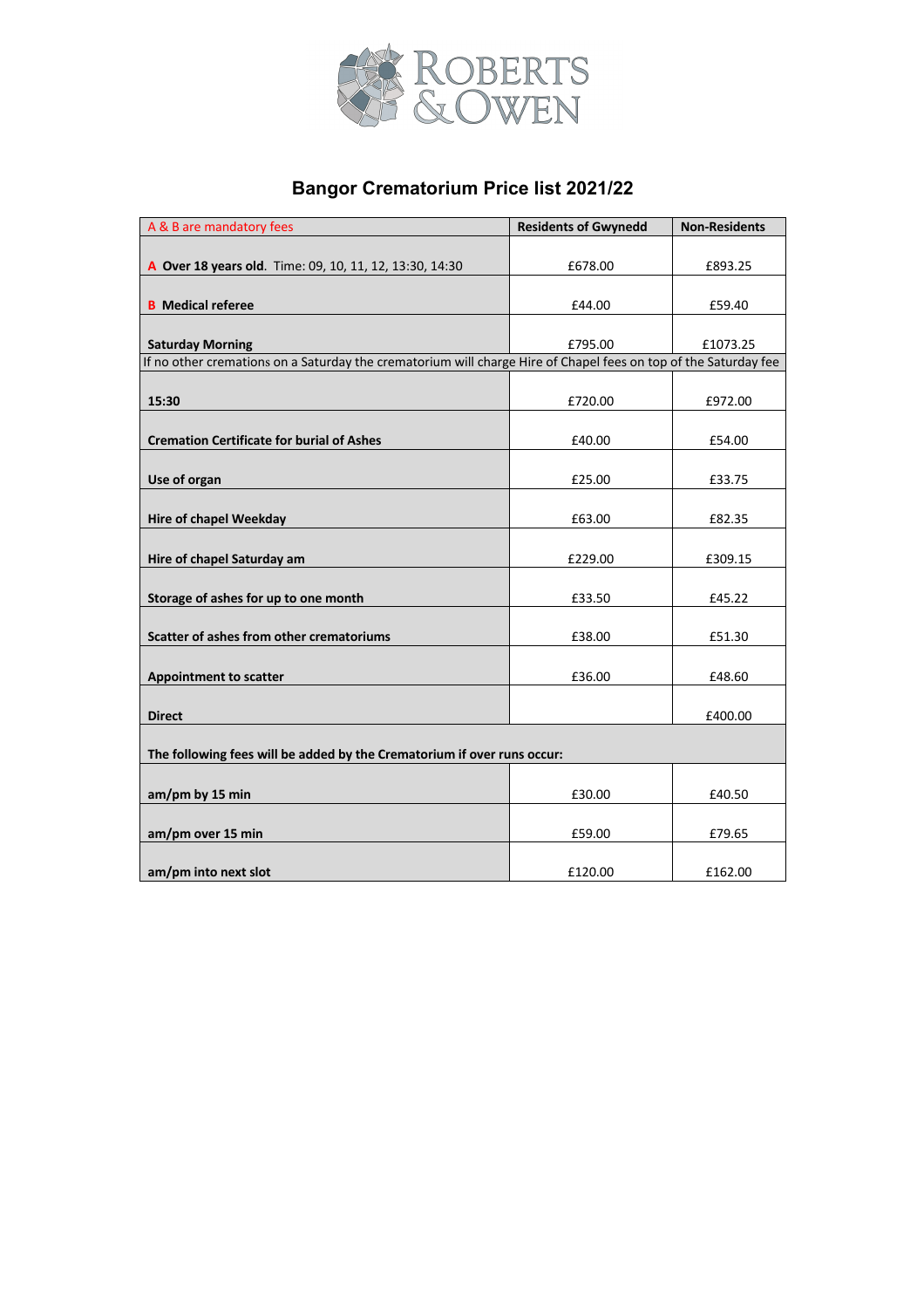

## **Obitus Services (2021/22)**

|                                                                                                                  | Price (£)                 |
|------------------------------------------------------------------------------------------------------------------|---------------------------|
| <b>Webcast Service</b> (only available during the service itself - up to 100 viewers)                            | Included within cremation |
|                                                                                                                  | fee.                      |
| <b>Live service for 28 days &amp; downloadable</b> (access to a recording of the webcast to watch again          | 45.00                     |
| for a further 28 days)                                                                                           |                           |
| (DVD / Blu-Ray / USB)<br>Keepsake copy                                                                           | 50.00                     |
| <b>Additional copies</b>                                                                                         | 25.00                     |
| <b>Slideshow</b> (up to 25 photos with simple fade transitions, played on a loop or at a time of your            | 40.00                     |
| choosing.)                                                                                                       |                           |
| <b>Pro Tribute</b> $-$ (up to 25 pictures set to music, professionally edited into a video-style, and shown at a | 70.00                     |
| time of your choosing)                                                                                           |                           |
| (DVD / Blu-Ray / USB)<br>Keepsake copy                                                                           | 25.00                     |
| <b>Additional copies</b>                                                                                         | 25.00                     |
| Additional 25 photos (for each extra 25 photos on a 'slideshow' or 'pro-tribute'                                 | 25.00                     |
| Downloadable copy of Visual Tribute (a copy of the visual tribute available to download from                     | 10.00                     |
| the Obitus website)                                                                                              |                           |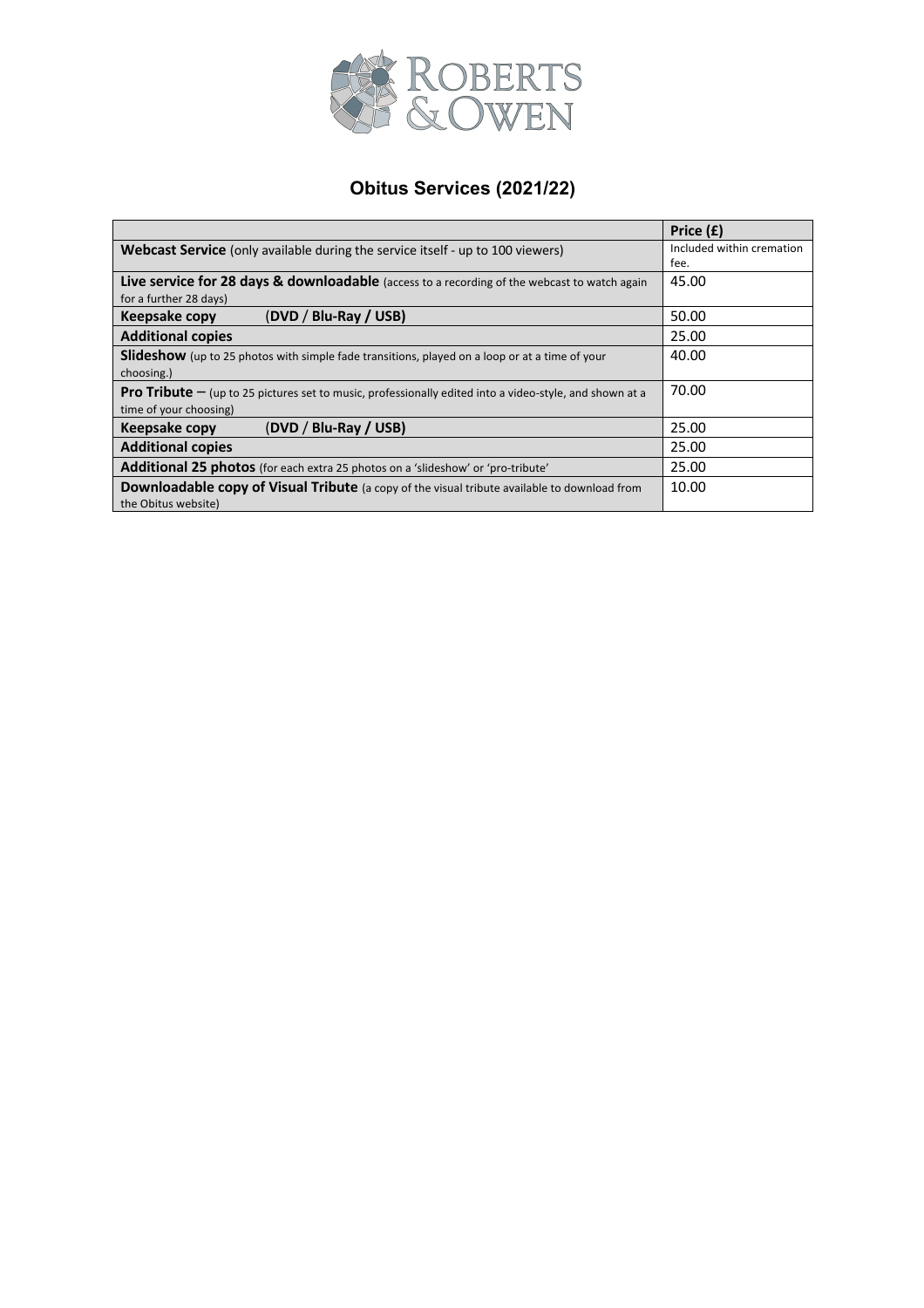

#### **TERMS OF BUSINESS for Roberts and Owen (2021-22)**

We are a member of the S.A.I.F and subscribe to its current Code of Practice, a copy of which is available upon request. We aim to act in a professional manner and provide a courteous, sensitive and dignified service to you at all times.

#### **1 Estimate and Expenses**

The estimate overleaf sets out the services we agree to supply. This estimate is an indication of the charges likely to be incurred on the basis of the information and details we know at the date of the estimate. While we make every effort to ensure the accuracy of the estimate, the charges are liable to alteration particularly where third parties change their rates or charges. We may not know the amount of third-party charges in advance of the funeral; however, we give you a best estimate of such charges in the written estimate. The actual amount of the charges will be detailed and shown in the final account. If you amend your instructions we will require your written confirmation of the changes. We may need to make an extra charge in accordance with prices published in our current price list.

#### **2 Payment Arrangements**

The funeral account is due for payment within thirty days of our account, unless otherwise agreed by us in writing or a successful application has been made with Funeral Safe, Finance Provider. If you fail to pay us in full on the due date we may charge you interest: - at a rate of 4% above our bank's Base Rate from time to time in force; - calculated (on a daily basis) from the date of our account until payment; - compounded on the first day of each month; and - before and after any Judgment (unless a Court orders otherwise). We may recover (under Clause 3) the cost of taking legal action to make you pay.

#### **3 Indemnity**

You are to indemnify us in full and hold us harmless from all expenses and liabilities we may incur (directly or indirectly including financing costs and including legal costs on a full indemnity basis) following any breach by you of any of your obligations under these Terms. This means that you are liable to us for losses we incur because you do not comply with these Terms. For example, we will charge you an administration fee where we receive a cheque from you, which is subsequently not honoured, or if we write to remind you that an account is overdue. If we instruct debt collection agents we may also recover from you the fees we incur. Further details regarding these fees are available on request. We may claim those losses from you at any time and, if we have to take legal action, we will ask the Court to make you pay our legal costs.

#### **4 Data Protection**

Words shown in italics are defined in the Data Protection Act 1998 ("the Act"). We respect the confidential nature of the information given to us and, where you provide us with personal data ("data"), we will ensure that the data will be held securely, in confidence and processed for the purpose of carrying out our services. In order to provide our services we may need to pass such data to third parties and those third parties, who are performing some of the services for you, may contact you directly. Under the Act you have the right to know what data we hold on you and you can, by applying to us in writing and paying a fee, receive copies of that data.

#### **5 Cooling-Off Period**

The Cancellation of Consumer Contracts made in the Consumer's Home or Place of Work etc. Regulations 2008 may give you the right to terminate this agreement in the cooling-off period of seven days. If you wish the performance of the agreement to which this right applies to commence before the end of the cooling-off period, you must sign the authority in the form, which will be handed to you. In the event that you exercise the right to cancel this contract during the cooling-off period, you will be required to pay a reasonable amount for goods and services already supplied.

#### **6 Termination**

This agreement may also be terminated before the services are delivered: (1) by us if you fail to honour your obligations under these Terms and (2) by you communicating to us in writing, terminating your instructions. If we or you terminate your instructions you may, depending upon the reasons for termination, be asked to pay a reasonable amount based upon the work carried out up to the time your termination is received.